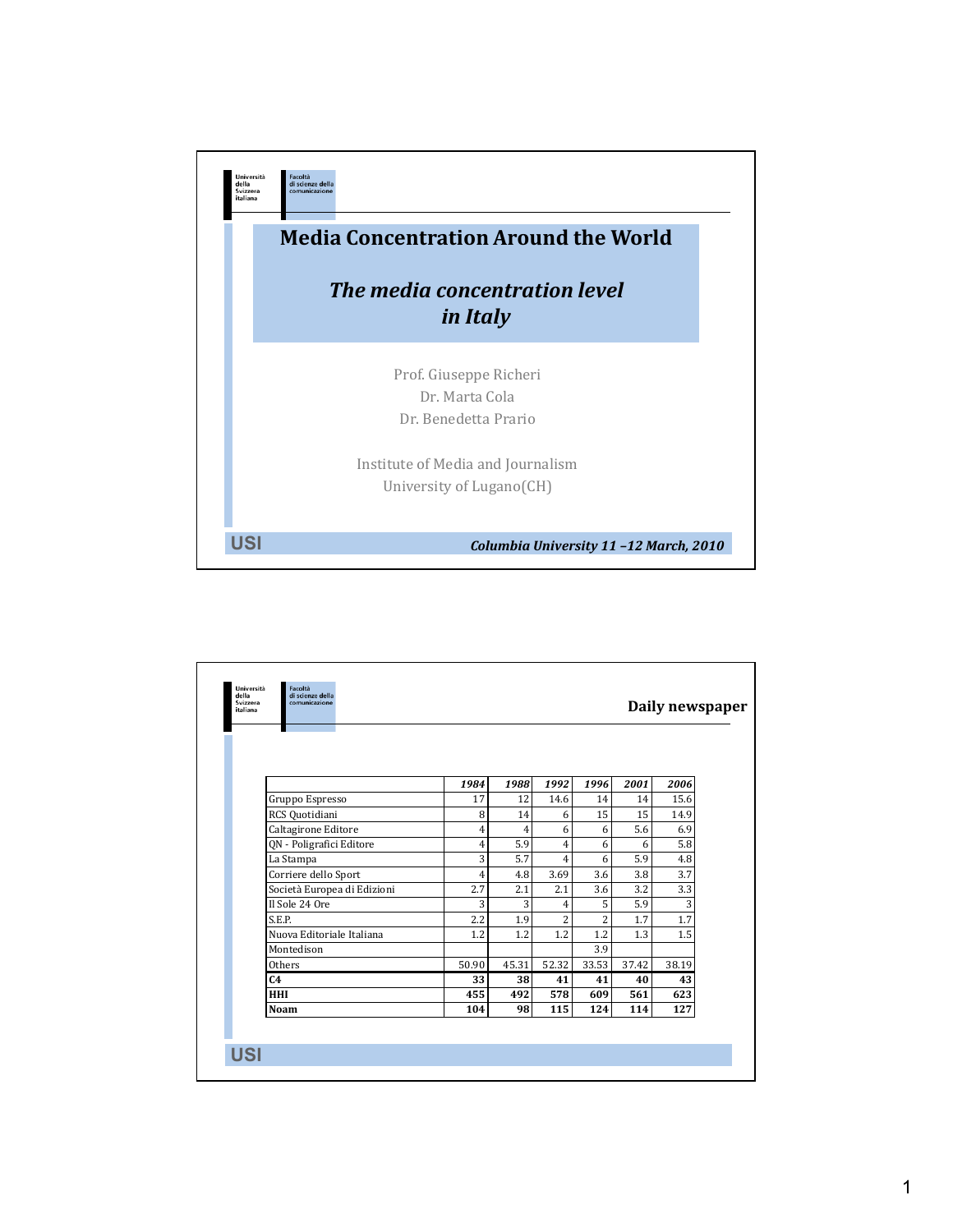|                          | 1984   | 1992   | 1996   | 2001           | 2006   | 2007   |
|--------------------------|--------|--------|--------|----------------|--------|--------|
| RAI                      | 52.7   | 56.3   | 55.3   | 51.2           | 49     | 51     |
| Mediaset                 | 41.3   | 33.5   | 35.6   | 39.4           | 42.3   | 45     |
| Telecom Italia Media     |        | 1.9    | 2.2    | $\overline{2}$ | 3      | 3.5    |
| Other broadcasters       | n.a.   | 0.6    | n.a.   | 0.4            | n.a.   | n.a.   |
| Rete A                   |        |        |        | 0.3            | n.a.   | n.a.   |
| Local televisions        | n.a.   | 7.7    | 6.9    | 6.7            | 5.7    | 0.5    |
| Number local televisions | n. 600 | n. 562 | n. 570 | n. 558         | n. 551 | n. 301 |
| C4                       | 94     | 99     | 100    | 99             | 100    | 100    |
| C <sub>2</sub>           | 100    | 89     | 90     | 90             | 91     | 96     |
| <b>HHI</b>               | 4518   | 4355   | 4377   | 4222           | 4231   | 4638   |
| <b>Noam</b>              | 184    | 183    | 183    | 178            | 180    | 267    |

| della<br>Svizzera<br>italiana | di scienze della<br>comunicazione |       |        |              | <b>Film industry</b> |
|-------------------------------|-----------------------------------|-------|--------|--------------|----------------------|
|                               |                                   | 1996  | 2001   | 2006         | 2008                 |
|                               | Medusa Film                       | 11.5  | 19.9   | 13           | 16.6                 |
|                               | <b>UIP</b>                        | 19    | 17.2   | 13           | 19.7                 |
|                               | Warner Bros Italia                | 11.6  | 11.2   | 7.5          | 9.6                  |
|                               | Buena Vista                       | 10    | 8.6    | 12           | 7.7                  |
|                               | 20th Century Fox                  | 8.8   | 5.1    | 11.8         | 6.4                  |
|                               | 01 Distribution                   |       | 2.5    | 9.5          | $\overline{11}$      |
|                               | Sony                              | 5.5   | 7.8    | 9.3          | 5.1                  |
|                               | Filmauro                          | 7.8   | 6.8    | 8.2          | 8                    |
|                               | <b>Eagle Pictures</b>             |       | 6.2    | 6            | 3.9                  |
|                               | <b>Bim Distribuzione</b>          |       | 1.5    | 2.4          | 2.5                  |
|                               | Sacher Distribuzione              |       | 1.3    | 1.3          | 0.2                  |
|                               | Mikado                            | 1.8   | 1.8    | $\mathbf{1}$ | 1.6                  |
|                               | <b>Lucy Red Distribution</b>      | 3     | 2.3    | 0.8          |                      |
|                               | Cecchi Gori Group                 |       | 1.8    |              |                      |
|                               | Nexo                              |       | 2.7    | 0.6          |                      |
|                               | Fandango                          |       | 0.17   | 0.4          | 0.4                  |
|                               | <b>Key Films</b>                  |       | 1.2    |              |                      |
|                               | <b>Istituto Luce</b>              | 0.1   | 1.2    | 0.2          |                      |
|                               | Lady Film                         | 0.7   |        |              |                      |
|                               | Life International                | 0.5   |        |              |                      |
|                               | Mediafilm                         |       |        | 0.7          | 0.7                  |
|                               | <b>Dnc Distribution</b>           |       |        | 0.4          | 0.2                  |
|                               | Moviemax                          |       |        |              | 2.3                  |
|                               | Teodora Film                      |       |        |              | 0.3                  |
|                               | Archibald                         |       |        |              |                      |
|                               | <b>Bolero Film Distribuzione</b>  |       |        |              |                      |
|                               | Others                            | n:193 | n: 175 | n:130        | n: 64                |
|                               | C4                                | 55    | 47     | 49           | 57                   |
|                               | <b>HHI</b>                        | 1141  | 1095   | 968          | 511                  |
|                               | <b>Noam</b>                       | 193   | 175    | 130          | 64                   |
|                               |                                   |       |        |              |                      |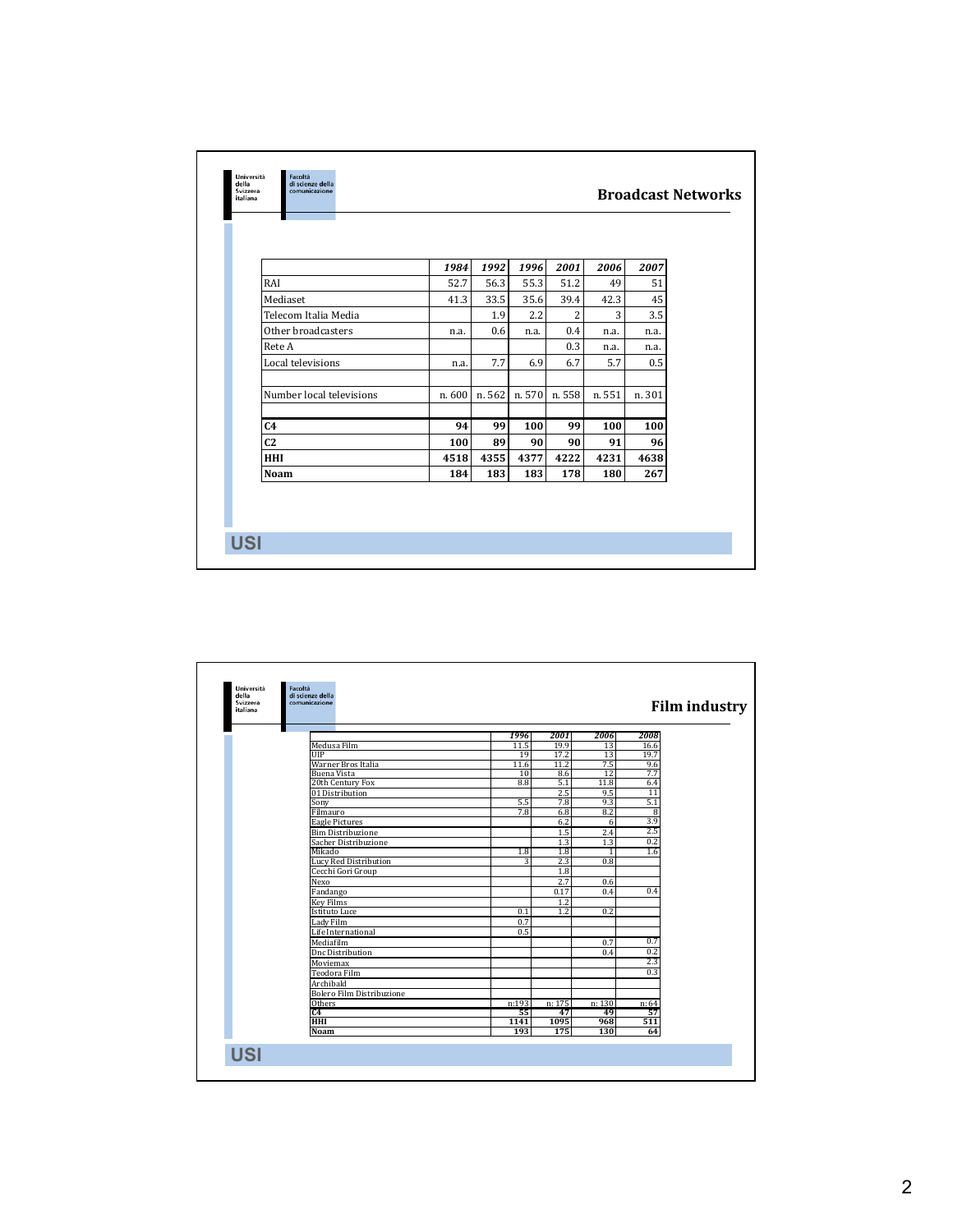| italiana |                                   |      |      | <b>Telecommunications (1)</b> |
|----------|-----------------------------------|------|------|-------------------------------|
|          |                                   |      |      |                               |
|          | Fixed                             | 2001 | 2006 | 2007                          |
|          | Telecom Italia                    | 76.8 | 73.6 | 70                            |
|          | Wind                              |      | 6.3  | 6.8                           |
|          | Fastweb                           |      | 5.3  | 6.9                           |
|          | <b>BT</b> Italia                  |      | 5    | 5.4                           |
|          | Tele <sub>2</sub>                 |      | 3.1  | 3.5                           |
|          | Tiscali                           |      | 1.2  | 1.6                           |
|          | Altri operatori                   |      | 5.5  | 5.9                           |
|          | Albacom, Tele2, Wind, Infostrada  | 21.3 |      |                               |
|          | Atlanet, Colt, Edisontel, Eplanet | 1.9  |      |                               |
|          | C <sub>4</sub>                    | 100  | 90   | 89                            |
|          | C <sub>2</sub>                    | 98   | 74   | 76                            |
|          | HHI                               | 6355 | 5551 | 6203                          |
|          | Noam                              | 3669 | 1850 | 2067                          |
|          |                                   |      |      |                               |

| Mobile                       | 2001 | 2006 | 2007 |
|------------------------------|------|------|------|
| Telecom Italia               | 51   | 42.8 | 41.9 |
| Wind                         |      | 13.6 | 36.3 |
| Vodafone                     |      | 36   | 14.3 |
| H3G                          |      | 7.6  | 7.5  |
| Blu-OmintelProntoItalia-Wind | 49   |      |      |
| C <sub>4</sub>               | 100  | 100  | 78.2 |
| C <sub>2</sub>               | 100  | 79   | 100  |
| <b>HHI</b>                   | 5002 | 3364 | 3334 |
| Noam                         | 3536 | 1682 | 1667 |